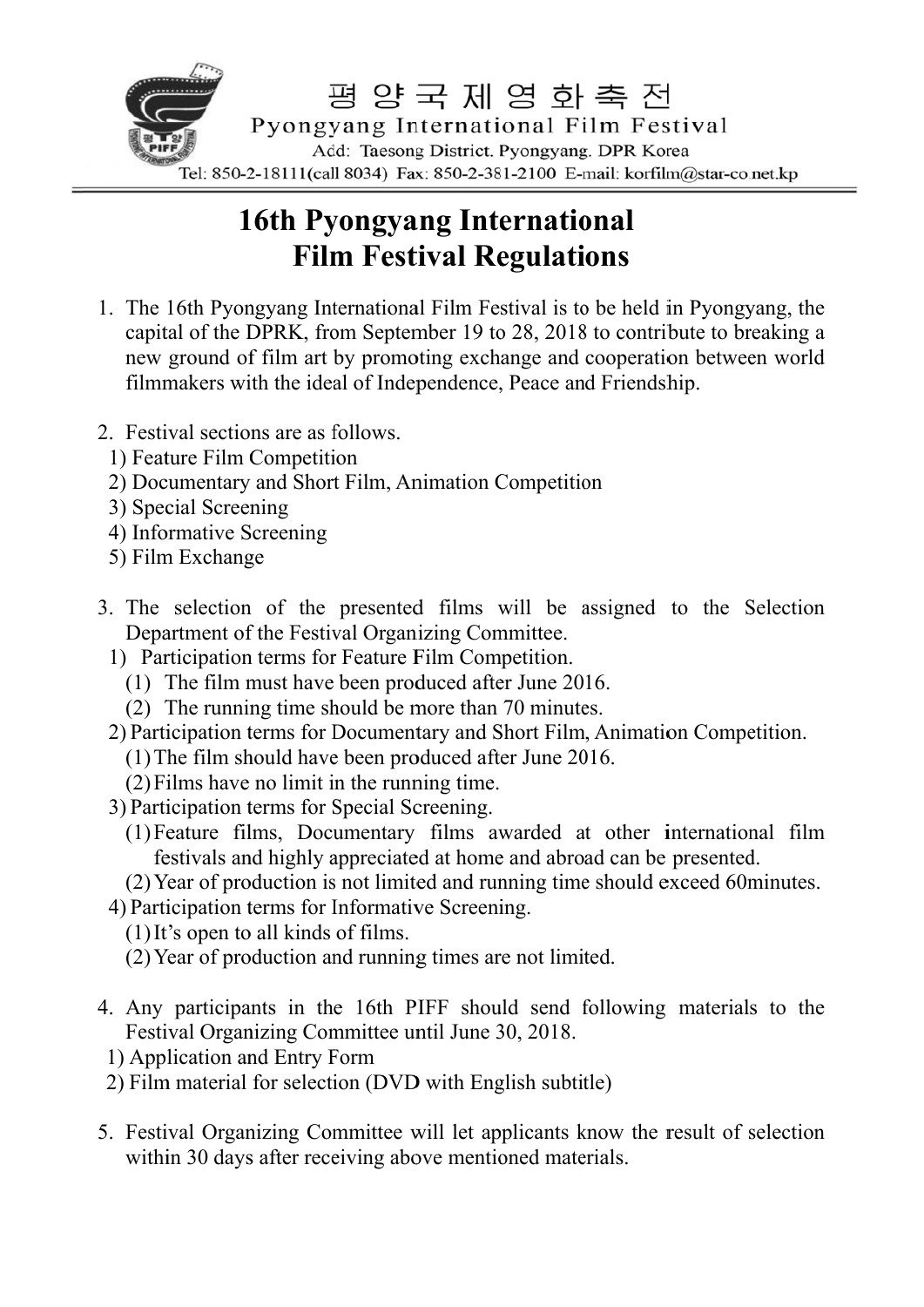

- 6. Applicants should send screen materials of selected films until August 20, 2018. Screening materials must be Format HD (avi, mp4, mkv).
- 7. Festival Organizing Committee has the right to reject films that does not conform to the ideal of the Festival.
- 8. Festival Organizing Committee organizes Film Exchange in order to develop co-production, technical exchange, film promotion and distribution between world d filmmak kers.
- 9. Given prize at the Pyongyang International Film Festival are as follows.
- 1) Torch prize for Feature Film Competition
	- ① Best Film
	- ② Direction
	- ③ Script
	- ① Best Film<br>② Direction<br>③ Script<br>④ Photography
	- ⑤ Actor
	- ⑥ Actress
	- ⑦ Art Desi ign
	- ⑧ Music
	- **9** Technique
- 2) Torch prize for Documentary, Short Film  $&$  Animation Competition
	- ① Direction
	- 1 Direction<br>2 Composition
	- ③ Photogra aphy
- 3) Special prize of Festival Organizing Committee
- 4) Special prize of International Jury
- 5) Special screening prize
- 10. Festival Organizing Committee will nominate an international jur members who are not concerned in production and distribution for competition. .<br>ury of 5
- 11. Festival Organizing Committee guarantees the safety of screening prints since their arrival in Pyongyang and will return them within 2 weeks after festival. DVDs, Posters and other materials sent for selection and making festival posters are ex xcluded.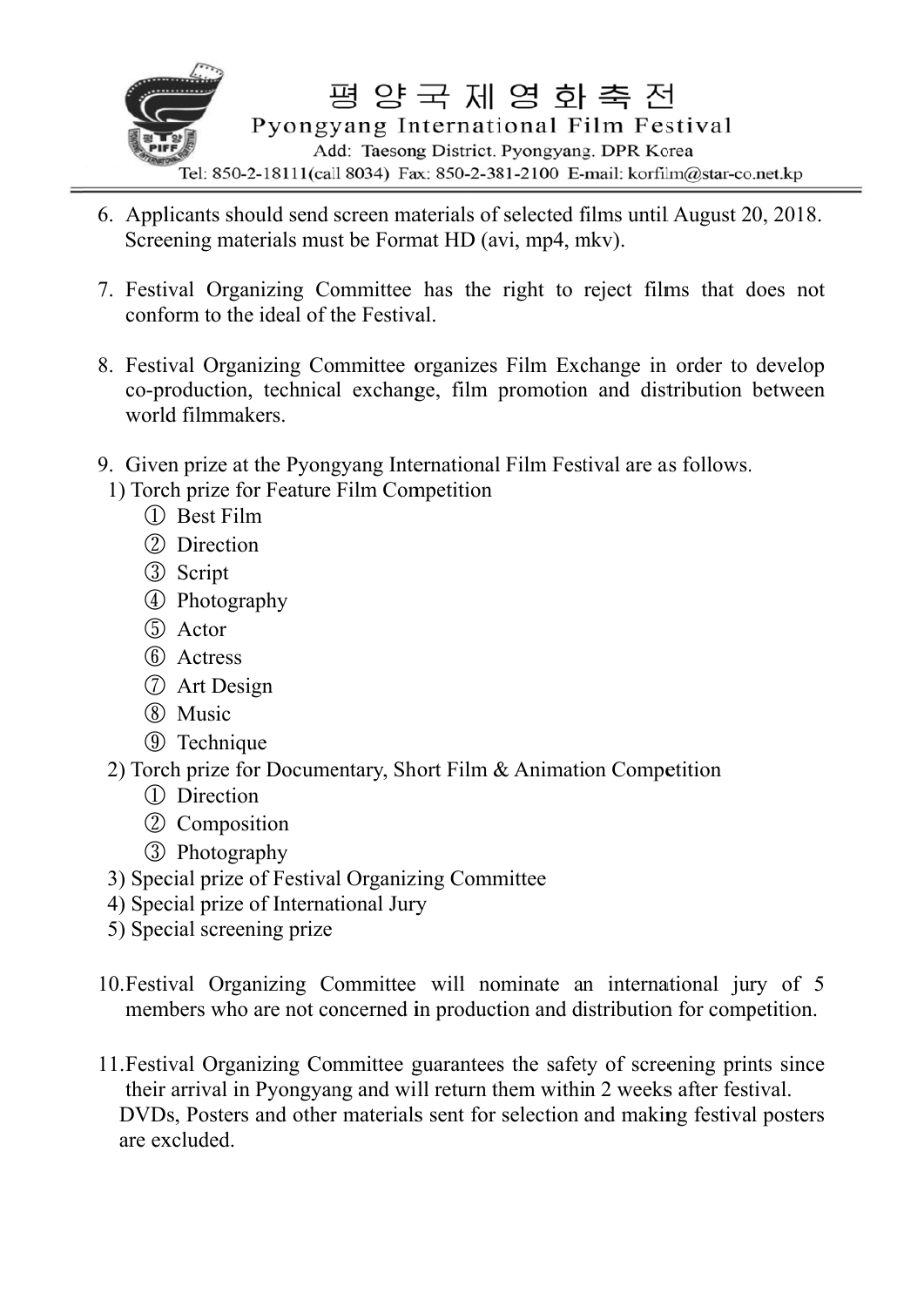

- 12. Festival Organizing Committee will bear returning expenses of screening materials
- 13. Festival Organizing Committee will decide, according to the participants, bearing of the travelling expenses and staying expenses.
- 14. Festival Organizing Committee admits that participants have approved festival regulations when applications for participating film festival and for film entry are sent and settles your festival participation. Once films are applied they can't be canceled

Pyongyang International Film Festival Organizing Committee (Korea Film Export) and Import Corporation) Address: Ryonghung 2 dong, Taesong District, Pyongyang, DPRK Tel: 850 2 18111 (341-8034) E-mail: korfilm@star-com.net.kp Fax: 850 2 381 2100 / 4410

http://www.korfilm.com.kp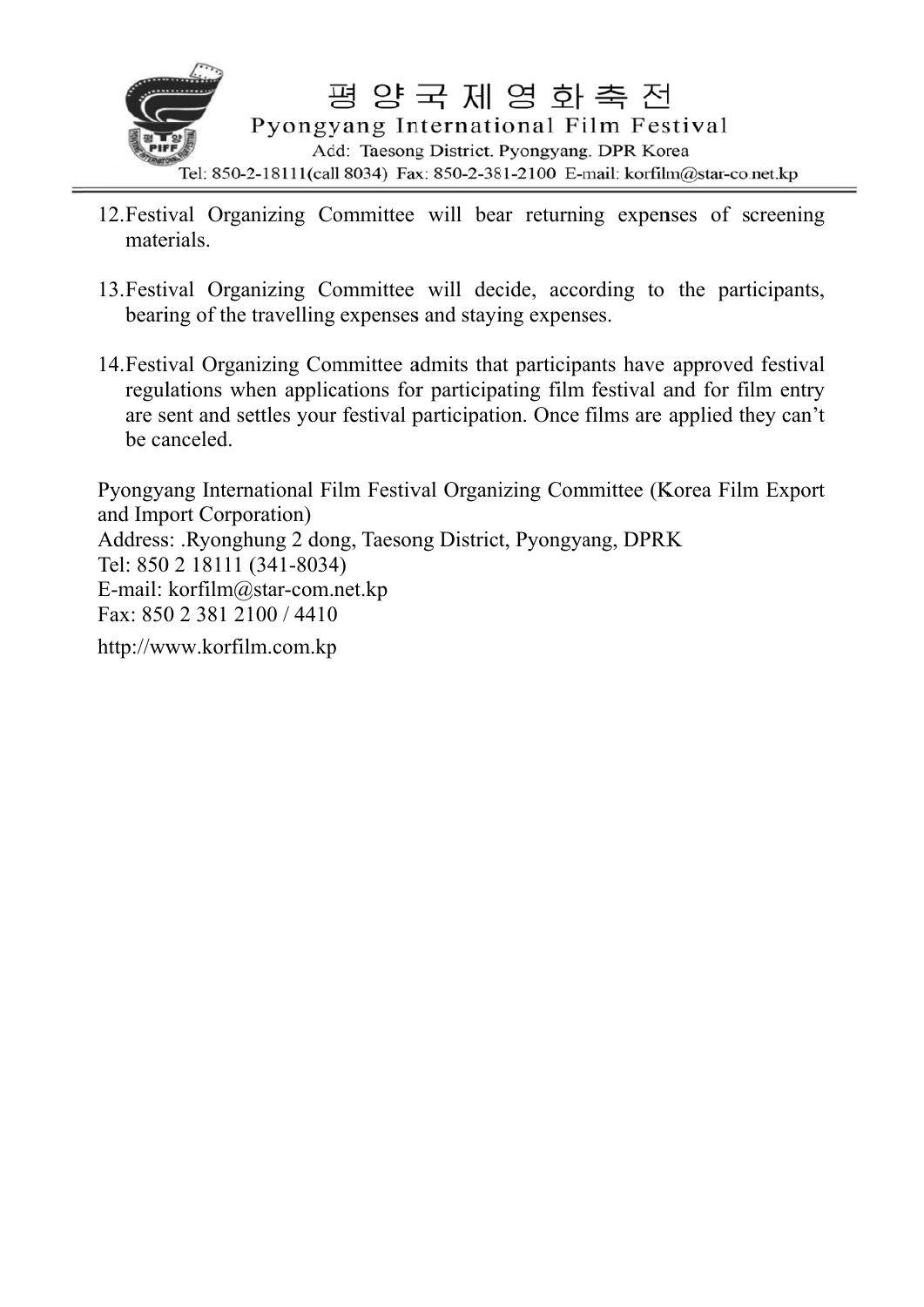

## 16th Pyongyang International Film Festival **Film Exchange Regulations of**

- 1. The Film Exchange of Pyongyang International Film Festival is held from September 21th to  $26<sup>th</sup>$ , 2018, in order to develop coproduction, technical exchange, promotion and distribution of films between world filmmakers of various countries.
- 2. Any companies or individuals who want to take part in the Film Exchange should send the Application for the Film Exchange until  $20^{th}$  Aug 2018 to the Festival Organizing Committee.
- 3. Any companies or individuals who want to install exhibition compartment at Film Exchange market should mention about the size of your compartment on applications and pay for registration fee. The registration fee is 30 USD/ $m^2$  for the applications up to July 31st,  $2018$ (Pyongyang Time), and afterwards, 40 USD/ $m^2$ .
- 4. Festival Organizing Committee is responsible for table arrangement and installation and the exhibiting party pays 50 USD for the transportation and installation of compartments.
- 5. Designs for compartment installation should be presented to the Festival Organizing Committee before August  $20<sup>th</sup>$ , 2018, to get deliberated.
- 6. Festival Organizing Committee will supply 4 oblique lamps, 1 TV set, 1 DVD player, 1 table and 4 chairs for each exhibition compartment. Those who want more other facilities would make a discussion and rent from the Festival Organizing Committee.

Any exhibiting parties who give or lend the facilities from Festival Organizing Committee to others without discussing with the Organizing Committee would be disqualified and the exhibition fee for compartment wouldn't be repaid.

7. Exhibiting parties should install or uninstall facilities on time prescribed by the Organizing Committee. If not, they are responsible for the result. Exhibition compartment should be installed from 12:00 to 24:00 (Pyongyang Time), on September  $20<sup>th</sup>$ , 2018, and should be uninstalled from 19:00 to  $24:00$  (Pyongyang Time), on September  $26<sup>th</sup>$ , 2018.